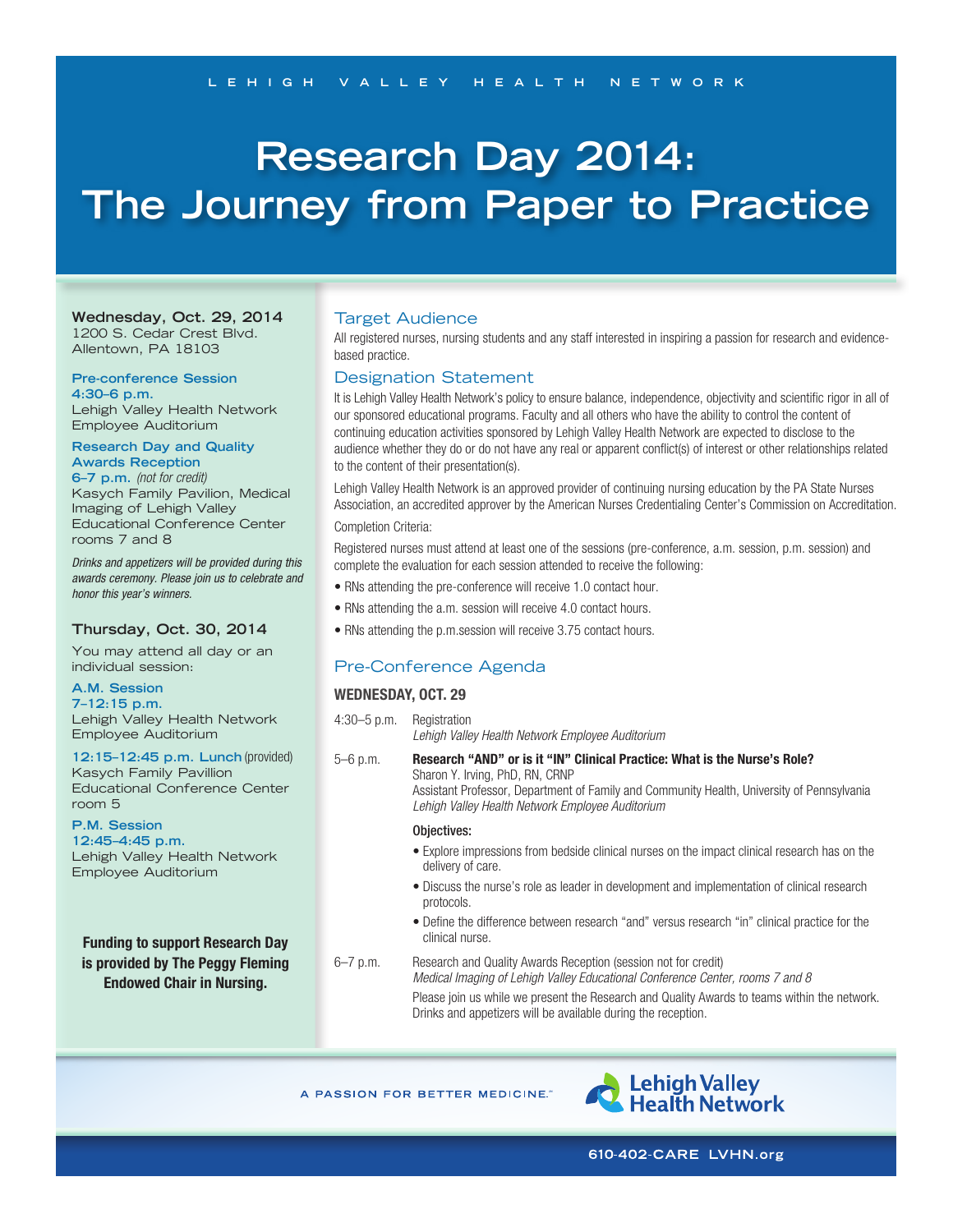# Conference A.M. Session

# **THURSDAY, OCT. 30**

| 7–7:45 a.m.         | Beverages and a.m. session registration<br>President's Room                                                                                                                                                                                                                                                                                                            | $12:45 - 1$              |
|---------------------|------------------------------------------------------------------------------------------------------------------------------------------------------------------------------------------------------------------------------------------------------------------------------------------------------------------------------------------------------------------------|--------------------------|
| 7:45–8 a.m.         | Welcome<br>Anne Panik, Senior Vice President, Patient Care Services                                                                                                                                                                                                                                                                                                    |                          |
| $8 - 9:30$ a.m.     | Clinical Practice and Research - Do They Mix?<br>Sharon Y. Irving, PhD, RN, CRNP<br>Assistant Professor, Department of Family and Community<br>Health, University of Pennsylvania<br>Lehigh Valley Health Network Employee Auditorium                                                                                                                                  |                          |
|                     | Obiectives:<br>• Discuss the benefits and challenges of involvement in<br>research for the clinical/bedside nurse.<br>• Develop questions pertaining to the clinical research<br>process.<br>• Identify ways to become involved in clinical research.                                                                                                                  | $1:45 - 2$<br>$2 - 3:40$ |
| 9:30–9:45 a.m.      | Break, beverages<br>Educational Conference Center, room 5                                                                                                                                                                                                                                                                                                              |                          |
| $9:45 - 11:25$ a.m. | <b>Showcase of Projects</b><br>Lehigh Valley Health Network Employee Auditorium                                                                                                                                                                                                                                                                                        |                          |
|                     | <b>Review of Toileting Related to Fall Data and Toileting</b><br><b>Plan on TSU</b><br>Denise Estephan, RN, and Wendy Lebron, BSN, RN<br><b>Alarm Fatigue</b><br>Amanda Boutin, BSN, RN and Alexsis Clauss, BSN, RN                                                                                                                                                    |                          |
|                     | <b>Utilization of ED for Pediatric Fevers</b><br>Krista Bilger, RN and Kathy Baker, RN, MPH                                                                                                                                                                                                                                                                            |                          |
|                     | <b>HUSH - Helping Understand Sleep Heals</b><br>Marion Daku, BSN, RN, CCRN, Eva Fox, BSN, RN, and<br>Heather Koch, RN                                                                                                                                                                                                                                                  |                          |
|                     | Objectives:<br>• Discuss impact of developing a research question that has<br>potential to improve patient care through the translation of<br>evidence into practice.<br>· Discuss barriers to the implementation of practice change<br>and strategies to overcome them.<br>• Describe results of performance improvement activity and<br>implications for the future. |                          |
| 11:25-12:15         | Research, Quality Improvement and Evidence-Based Practice<br>Brian Stello, MD<br>Lehigh Valley Health Network Employee Auditorium                                                                                                                                                                                                                                      |                          |
|                     | Objectives:<br>• Describe the differences and commonalities between<br>research and quality improvement.<br>• Describe the use of Evidence-Based Practice (EBP) in                                                                                                                                                                                                     | $3:40-4$                 |
| 12:15-12:45         | designing both research and quality improvement projects.<br>Lunch (provided)                                                                                                                                                                                                                                                                                          |                          |

*Educational Conference Center, room 5*

# Conference P.M. Session

|                    | 12:15-12:45 p.m. Registration for session<br>Lehigh Valley Health Network Employee Auditorium                                                                                                                                      |
|--------------------|------------------------------------------------------------------------------------------------------------------------------------------------------------------------------------------------------------------------------------|
| 12:45-1:45 p.m.    | The Research Journey - How Did I Get Here?<br>Sharon Y. Irving, PhD, RN, CRNP<br>Assistant Professor, Department of Family and Community<br>Health, University of Pennsylvania<br>Lehigh Valley Health Network Employee Auditorium |
|                    | Objectives:<br>• Describe the progression of a clinical research path.<br>• Characterize development of a research focus for clinical<br>practice.<br>• Define the process for ongoing clinical practice and clinical<br>research. |
| 1:45 $-2$ p.m.     | Break                                                                                                                                                                                                                              |
| $2 - 3:40$ p.m.    | <b>EBP Through the Career Span</b><br>Lehigh Valley Health Network Employee Auditorium                                                                                                                                             |
|                    | <b>Nurse Resident</b>                                                                                                                                                                                                              |
|                    | <b>Pain Control in the Geriatric Trauma Patient</b><br>Sean Heintz, BSN, RN and Brianna Woods, BSN, RN                                                                                                                             |
|                    | <b>Registered Nurse</b><br>Fever Management in the Acutely III Hospitalized<br><b>Patient</b>                                                                                                                                      |
|                    | Vanessa Edgar, BSN, RN, Elena Brinker, BSN, RN, OCN and<br>Tiffany Lopez, MSN, RN, CMSRN                                                                                                                                           |
|                    | <b>Master's Prepared Registered Nurse</b><br>In the Adolescent Population, How Much Does Parental<br>Influence and Involvement Affect the Adolescent's Use<br>of Alcohol?<br>Michele Kratzer, RN                                   |
|                    | <b>Doctorate Prepared Registered Nurse</b><br><b>Integrated Diabetes Oncology Care</b><br>Janelle Sharma, DNP, CRNP                                                                                                                |
|                    | Objectives:<br>• Discuss impact of developing a research question that has<br>potential to improve patient care through the translation of<br>evidence into practice.                                                              |
|                    | · Discuss barriers to the implementation of practice change<br>and strategies to overcome them.<br>• Describe results of performance improvement activity and<br>implications for the future.                                      |
| $3:40 - 4:40$ p.m. | Moving Forward: Update on the LVHN Nursing Work<br><b>Environment</b>                                                                                                                                                              |

MaeAnn Pasquale, PhD, RN Tricia Bernecker, MSN, PhD, RN, CCRN Kathy Baker, RN, MPH *Lehigh Valley Health Network Employee Auditorium*